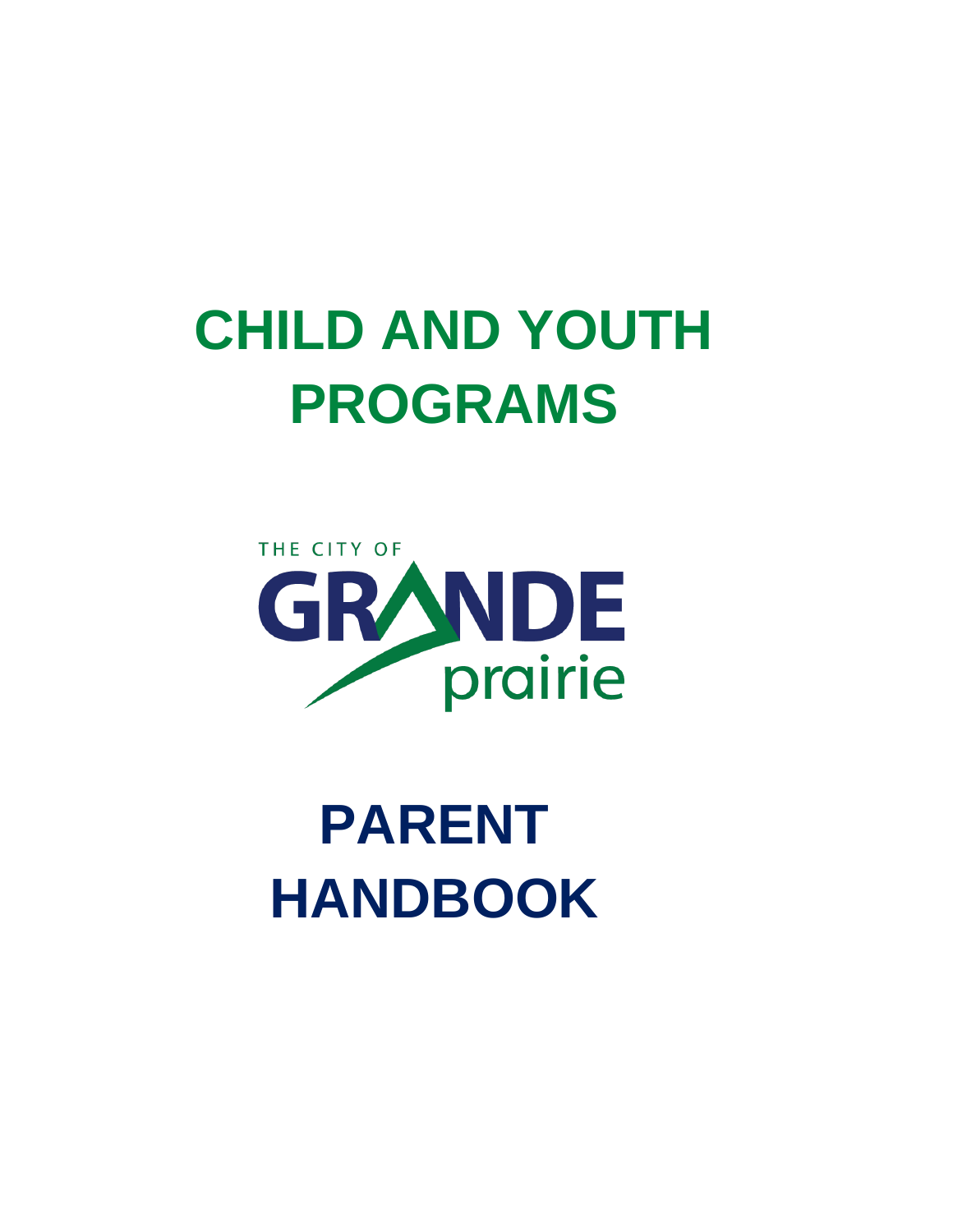

## SAFE APPROPRIATE SUPERVISION

When parents register their children for a program, they need to feel confident that their children will receive the care they need. All children need to feel protected, safe and secure while in the care of City Program Instructors. City Child and Youth Programs are recreation and class-based programs. Activities will take place in both indoor and outdoor space. Program Instructors supervise children at all times and maintain awareness of the physical play environments.

At the beginning of every new location, children are introduced to the new environment with a group Boundary Walk-a-bout tour. During the tour, key safety landmarks, safe people, and clear, simple instruction of what the plan is while they are visiting this new environment for the activity taking place are.

Program Instructors role model respect, acceptance, honesty, inclusion and fun in using best practices in positive child-guidance and behavior management. Program Instructors actively engage with the children during unstructured and structured play times while observing behavior. All children are encouraged to participate in each activity, promoting feelings of competency and self-esteem. We ask that any concerns you may have regarding the care provided by our Program Instructors be addressed with the Program Supervisor as soon as possible.

Attendance is taken as soon as your child arrives, and frequent head counts are completed throughout the program. If someone other than the parent/guardian will be responsible for drop-off/pick-up, it is the parent /guardian's responsibility to let the Program Instructor or Coordinator know in writing prior to drop-off/pick-up time. If the person is unknown to the Program Instructor, they will be asked to prove who they are by showing a piece of government issued photo I.D.

## STAFF QUALIFICATIONS

The City of Grande Prairie is committed to fair hiring practices; hiring the best fit for each position. Our Program Instructors are certified with a current Standard First Aid AED/CPR, have completed an approved Intervention check, a Vulnerable Sector check and have Early Child Development Certificate/Diploma or equivalent training in working with children.

## POTENTIAL HEALTH RISKS

When individuals contract certain communicable illnesses or conditions, their health may impact the health and well-being of others. For the health and wellness of all program participants, staff and volunteers, an ill child must be kept home until his/her condition is no longer deemed contagious by a medical professional.

Due to the new Government of Alberta Day Camp Guidelines for COVID-19, we have put new procedures in place to protect the health and safety of all staff, children and families participating in City programming. One of the new procedures will be a daily symptom screening questionnaire. Any child or household family members of the child whom is exhibiting symptoms associated with COVID-19 will not be permitted to attend the camp.

Last Updated: March 21

P a g e | 2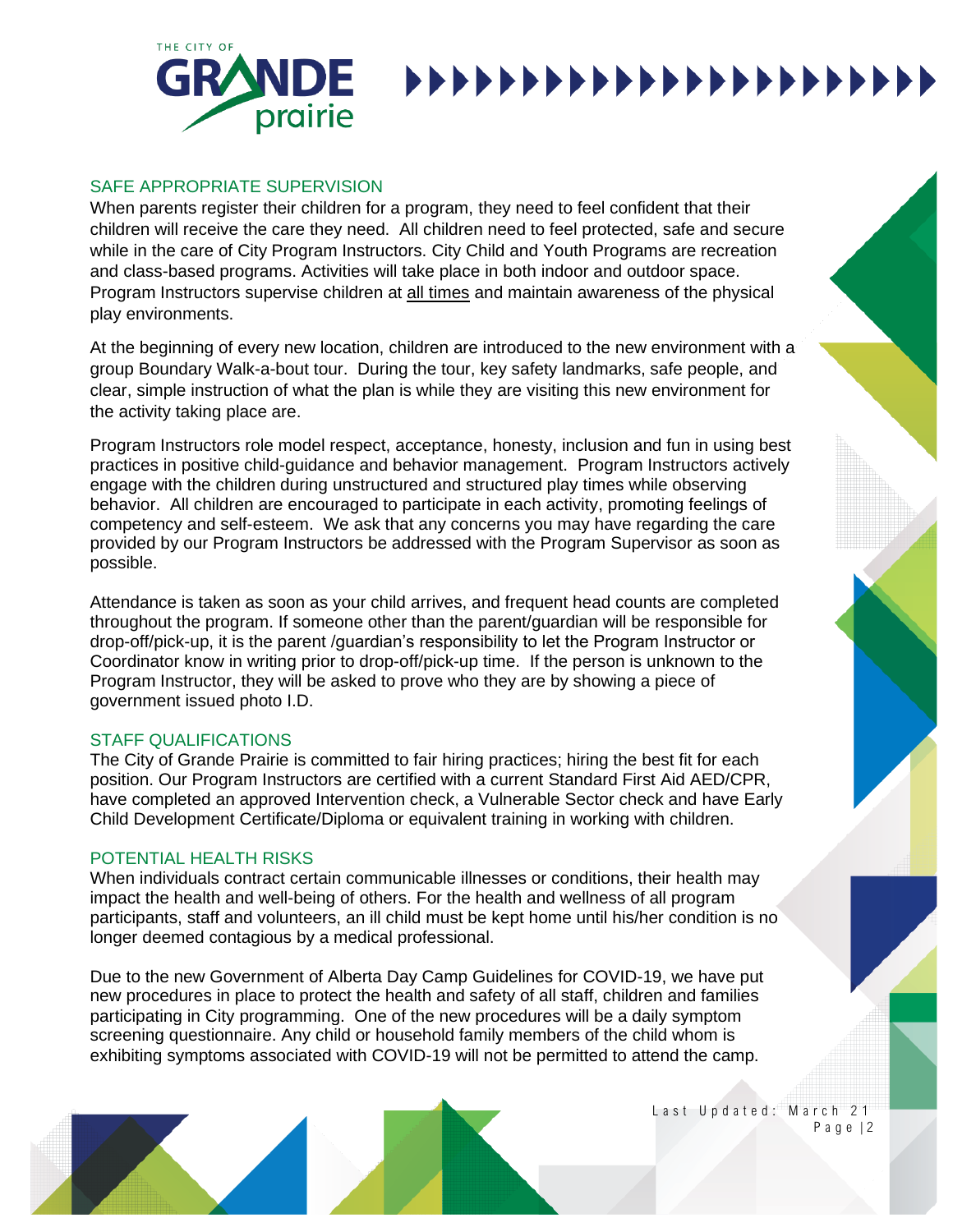

If a child should develop symptoms while at camp, they will be immediately removed from camp, be asked to wash their hands, be given a disposable mask to wear and was placed in isolation with a summer staff member for supervision. City staff followed policy and procedure for hand hygiene, donning a mask and always maintained a distance of 2 meters away from your child during this process. At this point, parents or guardians of the symptomatic child, as well as the other children in camp, will be notified and asked to pick-up their child(ren) immediately. The camp will close for a minimum of 72 hours following direction of Alberta Health Services. Please see PROGRAM CANCELLATION POLICY for applicable refunds.

All children registered in the program will be required to contact 811 and request to have their cohort family tested for COVID-19. Children will be able to attend ad return to the program once documentation of your child's health no longer poses a health risk. A parent must provide a physician's note that outlines the child has been deemed symptom free and can resume normal activities within the public. All costs associated with the medical notes are the responsibility of the parent/guardian.

City of Grande Prairie follow the guidelines and direction of Alberta Health Services when identifying and reporting suspected outbreaks and communicable diseases of illnesses.

## **MEDICATIONS**

Medications must be brought daily and in their original container. The label must indicate the type of medication, dosage, participant's name, physician's name and any instructions our staff may need to be aware of. In addition, a medication consent and release form must be filled out.

## ALLERGY AWARE PRACTICES

To ensure the safety of all children, we ask that you NOT send any food that contains peanuts, peanut butter, peanut oil or tree nuts. Parents/guardians will be updated regarding all allergies specific to the current program participants. Hand washing practices are done often throughout the program, especially before and after eating times to prevent crosscontamination. Instructors are monitoring what food is being packed in lunch kits to regulate the 'no food sharing' practice of City child and youth programs. When packing your child's food for the program we ask parents/guardians to be mindful of ingredient labels and kitchen safety. We encourage parents/guardian to teach children about food allergies and kitchen safety. The City of Grande Prairie Program Instructors are trained to deal with any suspected allergies symptoms and conditions. If a child is showing signs of an allergic reaction, they will be cared for until the parent/guardian arrives. In severe cases Program Instructors will contact 911 and follow the directions of a 911 operator.

# INCLUSION AND SPECIAL REQUIRMENTS

The City of Grande Prairie is an inclusive environment where all children are welcome to register in our programs. Please make us aware of any prompts and/or tips that may better support your child's participation. While our goal is inclusive participation, there are times when a child requires more support than our Program Instructors are able to provide. Program Instructors reserve the right to request an aide. If a certified Aide or Support



Last Updated: March 21 P a g e | 3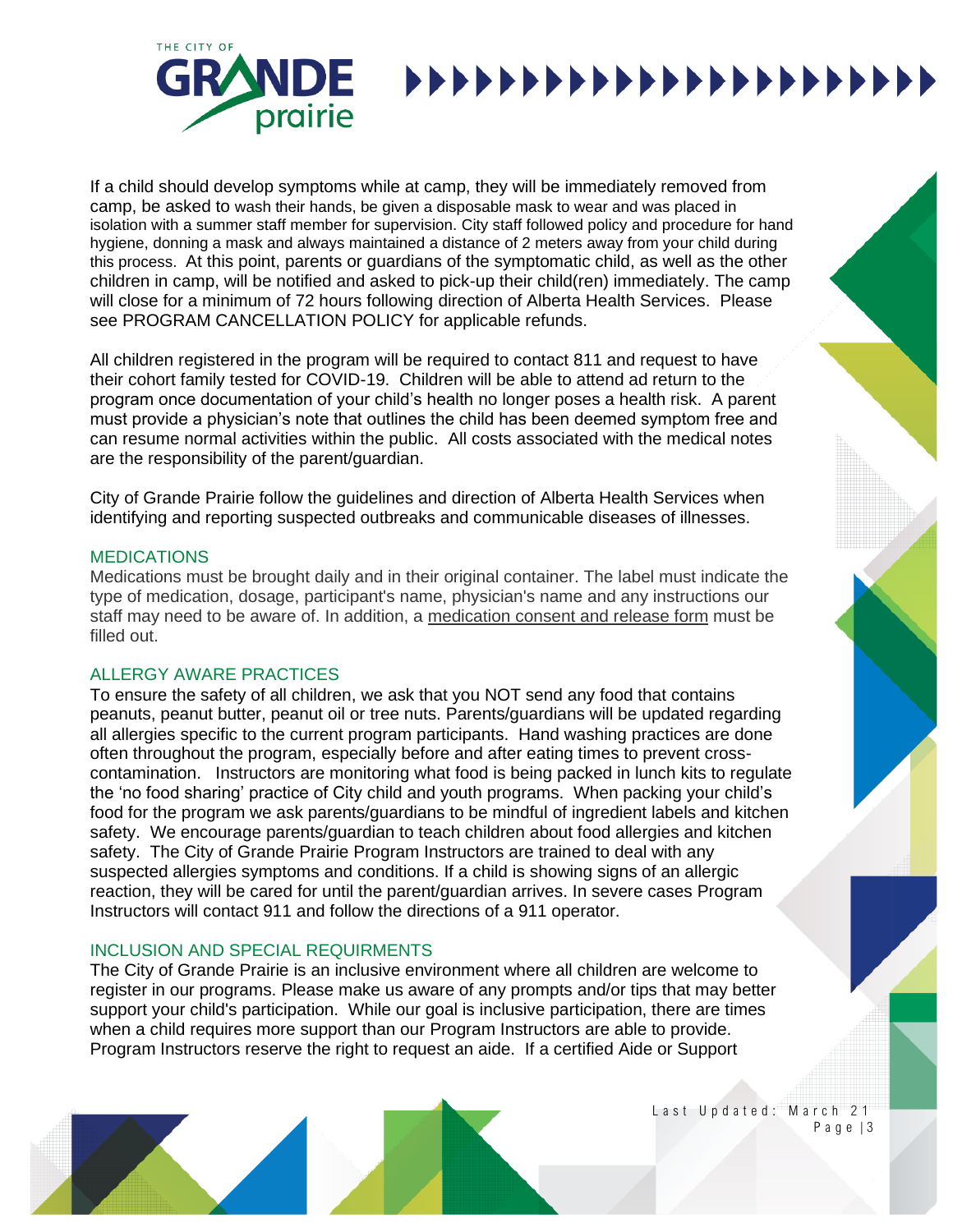

Worker is required, it is the parent's responsibility to arrange for and provide the Aide. For further questions or information, please contact the Program Coordinator or Supervisor. Contacts are found on the last page of the handbook.

## GENDER IDENTITY AND EXPRESSION

The City of Grande Prairie programs aim to encourage each child to feel comfortable being themselves while participating in our programs. For more information on the legislation of Gender Identity and Expression please visit <https://justice.gc.ca/>

## CODE OF CONDUCT

We believe that a safe and inviting environment is essential for optimum social, emotional, intellectual and physical growth. With this comes responsibility towards self, others, the environment and the community. Within our programs, only appropriate behaviour is accepted. Participants are expected to be respectful, cooperative, involved and positive.

## BEHAVIOUR MANAGEMENT

All children who participate in City Child and Youth Programs are treated in a positive manner that supports healthy development. All children are respected and recognized, in ways that protect their well-being, individuality, self-worth and self-esteem.

Our Child and Youth team work closely with all children with the expectation of them in return to take direction and get along in a cooperative manner. If a child misbehaves, we take the time to explain what the problem with his/her behavior is, guide them verbally through what we expect from them and give them the opportunity to express their thoughts and feelings. If their behaviour does not improve, they may be separated from the group to calm feelings, think about their actions and/or find a solution. They are then reminded of the expectations and are encouraged to express their feelings with a Program Instructor. After a pattern of behaviour is observed and the child has had support and guidance from the Program Instructor regarding his/her unacceptable behaviours, the child is given three chances to correct the behaviour. After three chances, the child's parent/guardian will be notified to come and pick up their child. We reserve the right to withdraw a child when the safety of the child, other children or staff is considered to be at risk. The decision to withdraw a child is at the discretion of the Program Supervisor. This includes when a child is not practicing the requirements of physical distancing.

## AFTERHOURS PICK UP POLICY

The City programs are set up to operate only during the hours outlined at time of registration. While we understand that unforeseen circumstances do occur from time to time, we request that you call to make the Program Coordinator or Supervisor aware immediately if you are going to be late picking up your child. After a second occurrence of picking up your child late you will incur a late fee of \$10.00 per 5-minute increments. If a pattern occurs, this may result in removal from the program.

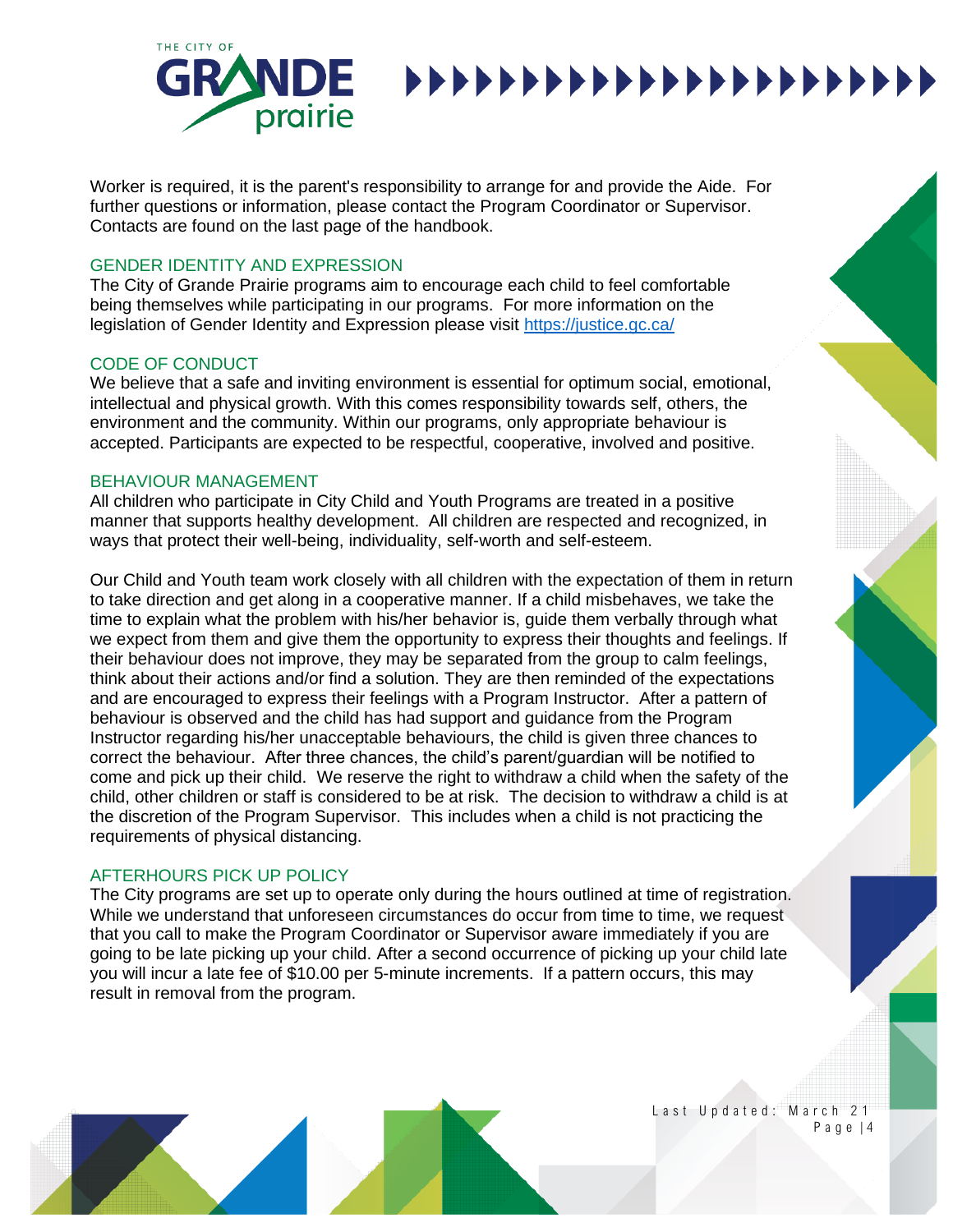

## PROGRAM CANCELATION POLICY

Cancelations withdrawals from a City program can be made if the cancellation/transfer occurs 10 days before the program start date. A refund will be issued one of three ways:

- 1. If you have paid by credit card, a reversal of the transaction will occur.
- 2. If you have paid by cheque, cash or debit, you may request a refund cheque. Cheques take approximately 10 – 15 days to process.
- 3. A credit will be applied to your account in our database, which can be used for future City operated programming.

If you wish to cancel and it is less than 10 days before the program start date, no withdrawals or transfers will be accepted. A refund or credit will not be issued – with the exception of relocation or medical reasons, which must be accompanied by a doctor's certificate.

In the event ANY child in the program becomes ill during the program, the program will close for up to 72-hours to allow for contact tracing and adhere to all requirements of Alberta Health. All parents/guardians will be reimbursed for their child's remaining registered days of the program and any following City programs due to the Government of Alberta Day-Camp Guidelines.

## **TRANSFERS**

Transfers from one program to another are permitted up to 5 business days (Monday-Friday) prior to program start date. Transfers are subject to available space.

# MEDICAL CIRCUMSTANCES

Withdrawals for medical reasons are permitted without penalty prior to program start date. If you withdraw after the program start due to medical reasons, a pro-rated refund or credit will be granted. Refunds or credits will only be available once a Doctor's note has been received. This note must be received within two weeks after notification of withdrawal in most cases.

## PROGRAM CANCELLATIONS

Programs may be cancelled due to insufficient registrations. You will be notified as soon as a decision regarding class cancellation has been made. In the event that The City cancels a program, you are entitled to a full refund or may transfer to another program, space permitting. Refunds may not be granted immediately but will be processed in a timely manner.

## FEEDBACK AND COMMENTS

The City of Grande Prairie programs strive to provide the best possible programming for your child. If you are concerned about course content or have any feedback, please contact the Program Supervisor immediately.

# ACKNOWLEDGEMENT OF RISK

By registering, the participant and/or parent/guardian of the participant accepts the risks of physical injury consistent with the programs and services in which they are registered and



Last Updated: March 21 P a g e | 5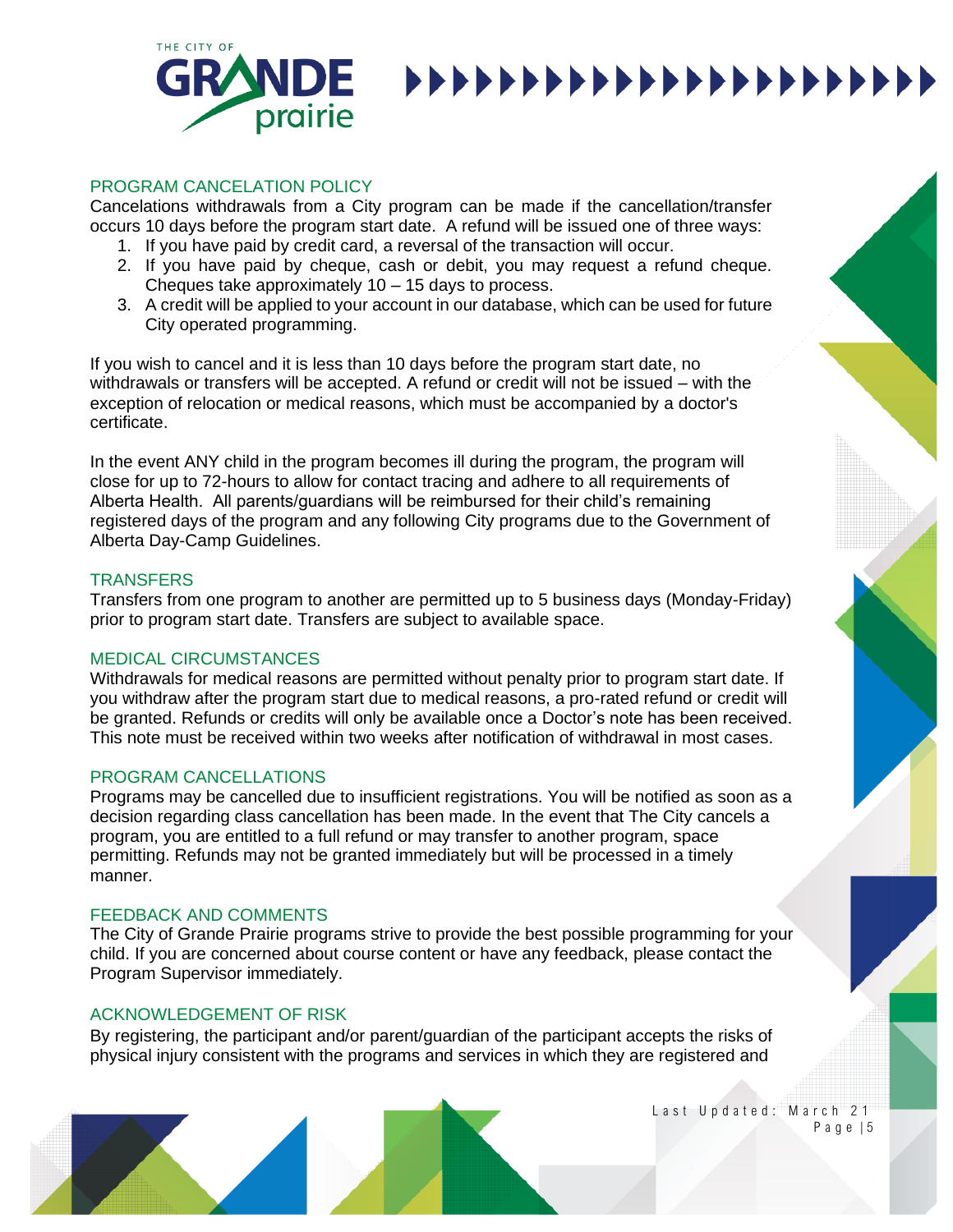

waives any claim for injury arising therefrom. Participants are expected to follow all safety precautions and to use appropriate protective equipment as outlined by the program/service provider and/or instructor. If you have any questions about specific risks involved in the program or activity your child is registered in, please contact the program's facility and/or Program Supervisor.

# FREEDOM OF INFORMATION AND PROTECTION OF PRIVACY (FOIP)

# *Collection of personal information*

Any personal information that you provide is collected under the authority of the Freedom of Information and Protection of Privacy (FOIP) Act RSA 2000 c. F-25 s.33 (c). The information is used only for the intent it is collected or for a consistent purpose. The information is only kept for the length of time necessary to fulfill the purpose for which it was collected. If you have any questions about the collection of this information, you may contact the City of Grande Prairie FOIP Coordinator at 780-538-0300.

The City of Grande Prairie requests permission to use the registering child's personal information, such as, name, participation photos, videos, audios and reproductions of their work for consistent purposes within the program they are participating in. The consistent purposes may include, but are not limited to the following:

- Educational or promotional reasons in City of Grande Prairie publications, calendars, newsletters, displays, websites and social media.
- On sign in/out sheets, group lists, or awards within the program,
- For absenteeism verification

If you would like to deny permission to the City to use this information, please inform the Supervisor and indicate, so on your child's enrollment form.

# **RECEIPTS**

The City of Grande Prairie no longer issues receipts for tax purposes. Please keep the receipt that you are provided at the time of registration.

# PROGRAM SUPERVISOR and COORDINATORS

| <b>Name</b>    | <b>Position</b>          | Phone #      | Email                    |
|----------------|--------------------------|--------------|--------------------------|
| Hayley Kramps  | <b>Program and Event</b> | 780-357-8728 |                          |
|                | Supervisor               |              | Programming@cityofgp.com |
| Veronica Judge | Program Coordinator      | 780-357-4998 |                          |

**Locations may include** The Eastlink Centre, Ernie Radbourne Pavilion. South Bear Creek Pavilion, and the Grande Prairie Museum, Maude Clifford Community Gym, Mother Teresa Community Gym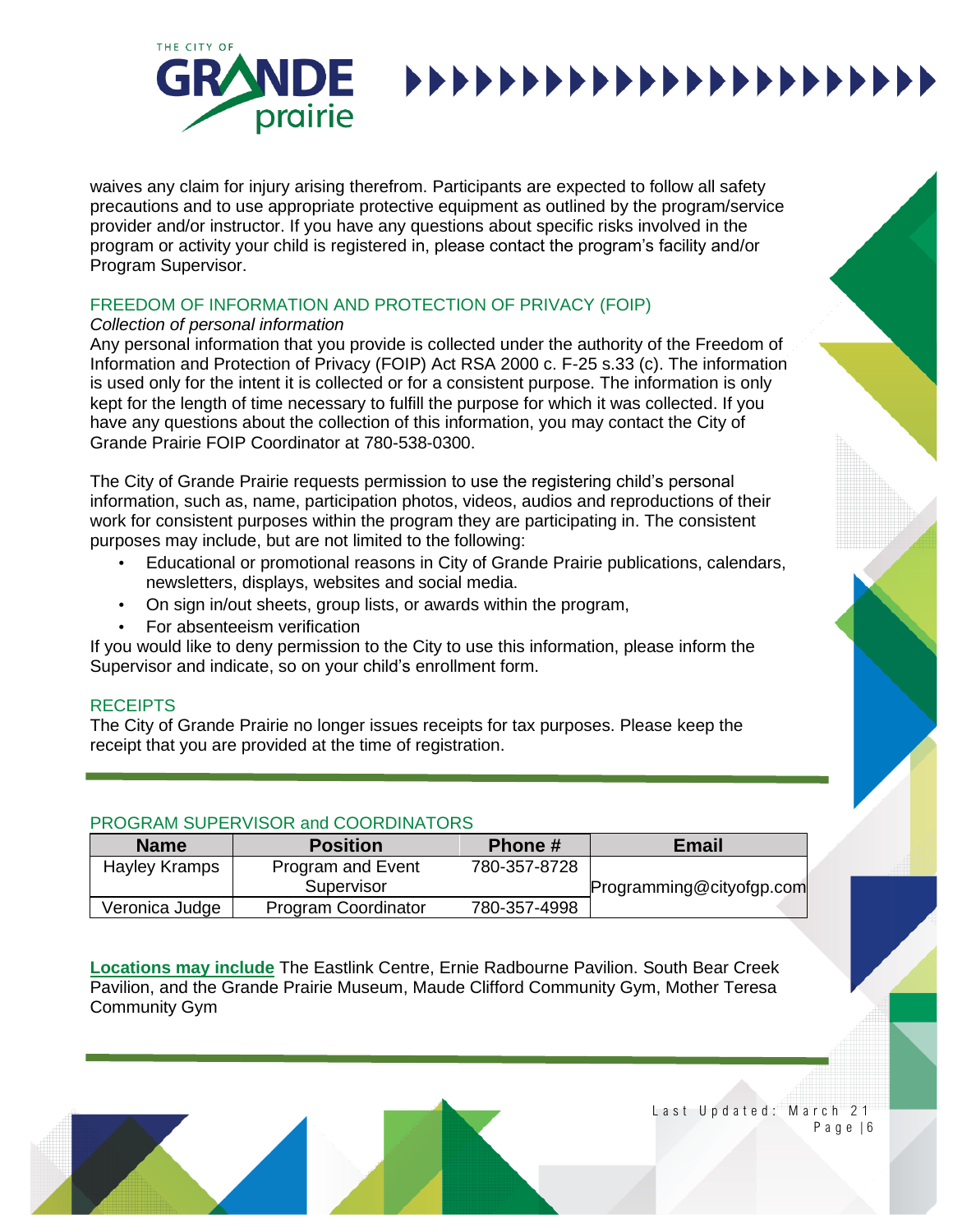

• appropriate clothing for

play

weather and outdoor active

## WHAT TO EXPECT

This section of our handbook will outline what you can expect from a program at any of our City locations. These locations may have site specific requirements. We recommend you read prior to participating at a program in these locations.

## PRIOR TO DROP-OFF:

The City of Grande Prairie programs follow the Government of Alberta's guidelines and recommendations in support of everyone's overall health in infection prevention. The City programs follow the recommended control strategies.

PREPARE your child(ren) with the expectation that they will need to maintain physical distance from all other attendees of the camp, be a good listener and model acceptable behaviors. Games and activities will be modified in order to maintain this standard.

You are required to **check the temperature of your child(ren) daily** before coming to camp. Any child(ren) with a temperature over 38 degrees Celsius will not be permitted to attend camp. Be prepared to give the temperature reading to the City staff member at the sign-in table each day of camp.

## WHAT TO BRING:

Please be sure to always pack the following items for any of our programs:

- re-fillable water bottle
- multiple healthy snacks and lunch
- indoor and outdoor running shoes

# Exclusive to:

(as per the dates specified on the Activity Calendar received on first day of camp)

- **all full day programs and camps** are swimwear and towel.
- **summer camps** are sunscreen and bugspray packed in a labeled Ziploc bag, and a hat
- **winter and spring camps** are Canadian Safety Association (CSA) approved helmet, ice-skates and warm outdoor clothes

Our programs are a place to have fun and be active. Keep in mind that clothing may become soiled during some of the activities.

Children must be 100% washroom independent before registration into the program. Purchasing food during program hours from the facility vendors or vending machines is not permitted. Due to COVID-19, all sharing of snacks and beverages is strictly prohibited.

WHEN YOU ARRIVE, be sure to follow all signage and maintain physical distancing. Please allot extra time for the drop-off and pick-up of your child(ren) as each child will need to go through a pre-screening process for symptoms before being allowed into camp.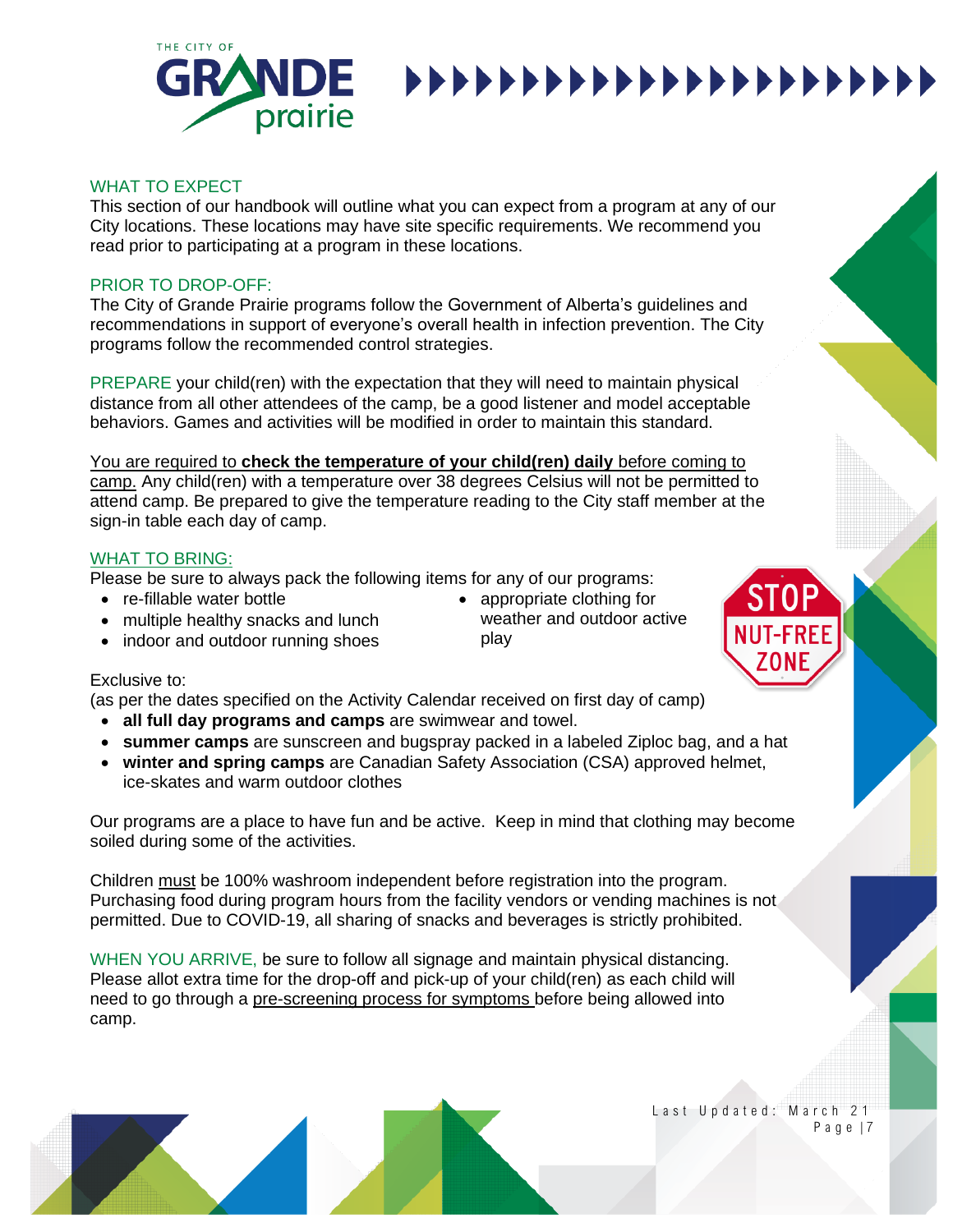

Be prepared to wait outside of the facility, as a limited number of people are allowed in the facility at one time. Please dress for the weather conditions.

If any member of your household has travelled outside of Canada in the past 14 days, has tested positive for COVID-19, has been in close contact with a person who tested positive for COVID-19, or has any of the following symptoms: fever, cough, shortness of breath, sore throat, runny nose, nasal congestion, headache and a general feeling of being unwell, your child(ren) will not be permitted to attend the program. If you have experienced any of these conditions, please contact **Alberta Health Services' Health Link at 811** for support.

You will be asked to provide or fill out an Enrolment form including waivers for each child. Upon each drop off and pick up you are required to sign in and out your child. Signing your child in and out of the program is mandatory.

Prior to camp you would have received an email including an Activity Calendar and a copy of the Parent Handbook. All other forms can be found on the webpage or you may request a printed copy. [www.cityofgp.com/parks-recreation/programs-workshops-and-camps](http://www.cityofgp.com/parks-recreation/programs-workshops-and-camps)

Your child will have their own place to store their belongings and access to craft/art supplies for the duration of the program. Labelled items make it easy to identify to their owner. \*\**Tip: a separate bag for sport specific activities is a time saver.*

Leave valuables at home. City staff are not responsible for lost or stolen items.

Please arrive on time. After the drop-off time the program may be travelling to other parts of the facility.

If you are late or picking up early, check in with Guest Services or by contacting the Program Supervisor or Coordinator.

## DURING THE CAMP, PROGRAM OR WORKSHOP:

Structured and unstructured play activities are alternated throughout the program, taking place both indoors and outdoors.

The health and wellness of your child is monitored throughout the day. City programs practice physical distancing, good hand hygiene and general safe procedures in maintaining the wellness of all program participants and staff.

## PICKING-UP

You are welcomed and expected to follow all sign and guidelines before approaching. Sign out your child by visiting your program instructor. Signing your child in or out each time allows Program instructors to keep track of your child and is mandatory.

# FAQ's